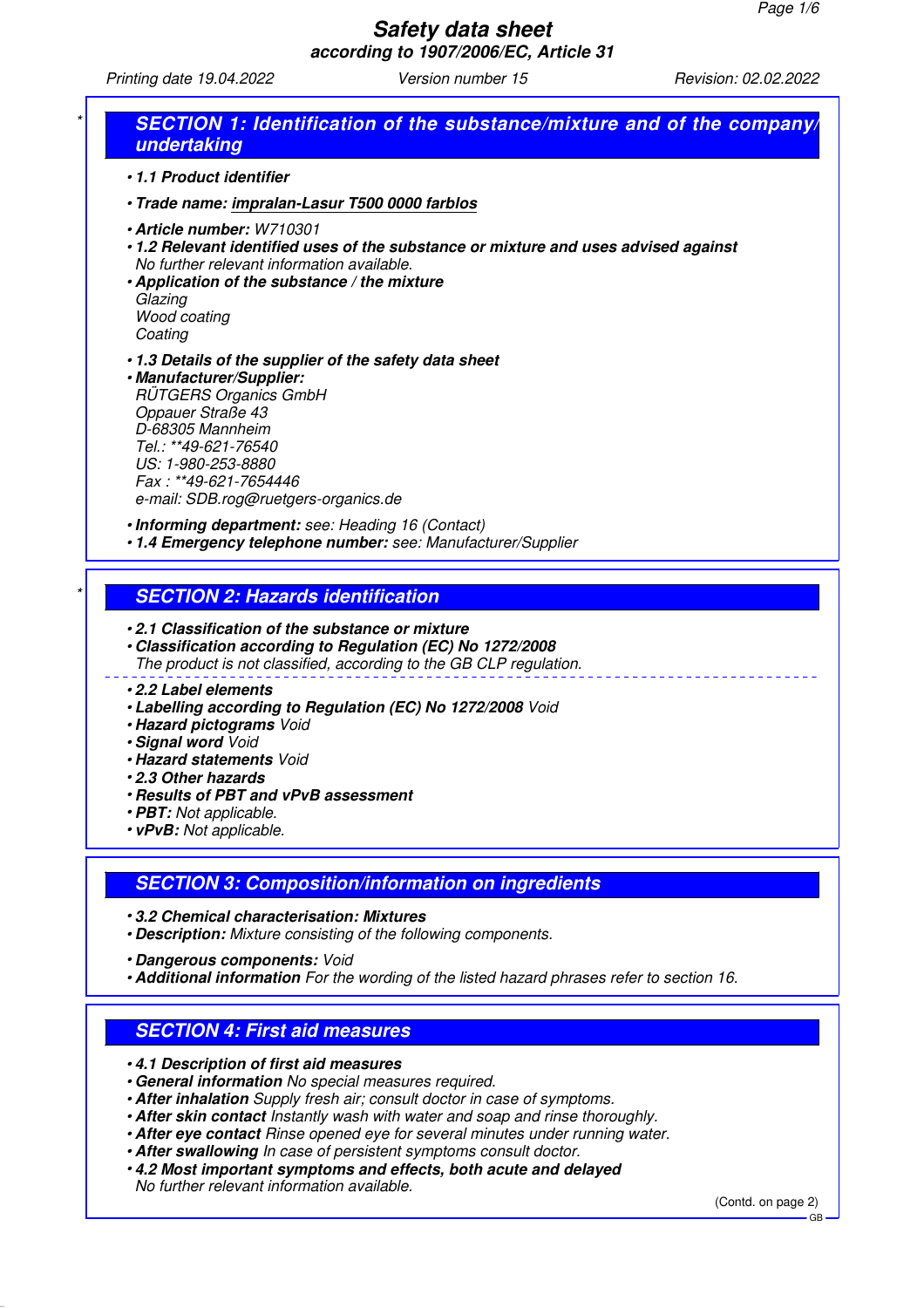Printing date 19.04.2022 Version number 15 Revision: 02.02.2022

#### **Trade name: impralan-Lasur T500 0000 farblos**

(Contd. of page 1) • **4.3 Indication of any immediate medical attention and special treatment needed** No further relevant information available.

## **SECTION 5: Firefighting measures**

- **5.1 Extinguishing media**
- **Suitable extinguishing agents** Use fire fighting measures that suit the environment.
- **5.2 Special hazards arising from the substance or mixture**
- No further relevant information available.
- **5.3 Advice for firefighters**
- **Protective equipment:** No special measures required.

## **SECTION 6: Accidental release measures**

- **6.1 Personal precautions, protective equipment and emergency procedures** Not required.
- **6.2 Environmental precautions:** Dilute with much water.
- **6.3 Methods and material for containment and cleaning up:**
- Absorb with liquid-binding material (sand, diatomite, acid binders, universal binders, sawdust).
- **6.4 Reference to other sections** No dangerous materials are released. See Section 7 for information on safe handling See Section 8 for information on personal protection equipment. See Section 13 for information on disposal.

#### **SECTION 7: Handling and storage**

• **7.1 Precautions for safe handling** No special measures required. Precautions against electrostatic charging.

• **Information about protection against explosions and fires:** No special measures required.

- **7.2 Conditions for safe storage, including any incompatibilities**
- **Storage**
- **Requirements to be met by storerooms and containers:** No special requirements.
- **Information about storage in one common storage facility:** Not required.
- **Further information about storage conditions:** None.
- **7.3 Specific end use(s)** No further relevant information available.

## \* **SECTION 8: Exposure controls/personal protection**

- **8.1 Control parameters**
- **Additional information about design of technical systems:** No further data; see item 7.
- **Components with limit values that require monitoring at the workplace:**

The product does not contain any relevant quantities of materials with critical values that have to be monitored at the workplace.

- **Additional information:** The lists that were valid during the compilation were used as basis.
- **8.2 Exposure controls**
- **Personal protective equipment**
- **General protective and hygienic measures**

The usual precautionary measures should be adhered to general rules for handling chemicals.

- **Breathing equipment:** Not required.
- **Protection of hands:**

The glove material has to be impermeable and resistant to the product/ the substance/ the preparation.

(Contd. on page 3)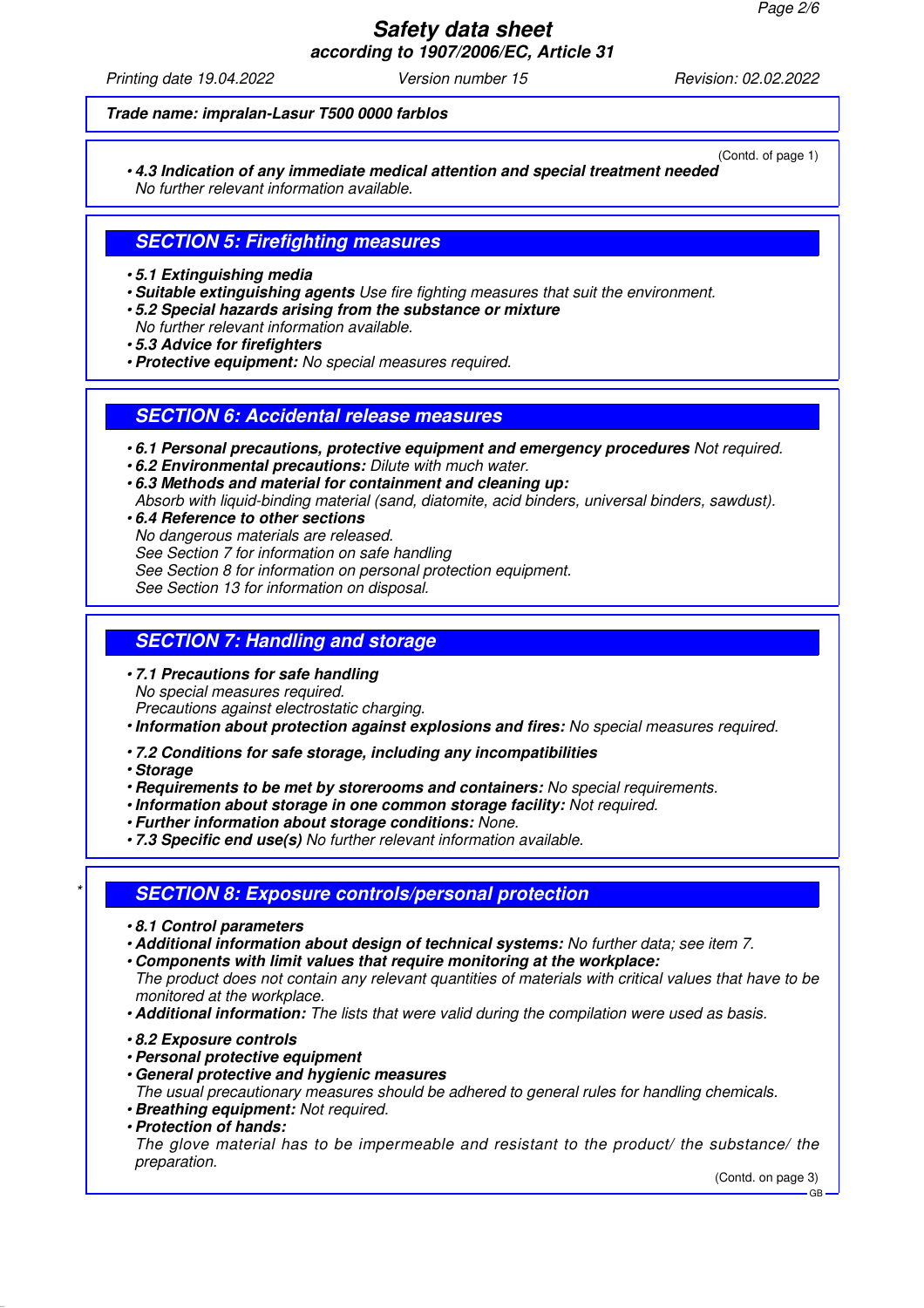GB

# **Safety data sheet**

**according to 1907/2006/EC, Article 31**

Printing date 19.04.2022 Version number 15 Revision: 02.02.2022

#### **Trade name: impralan-Lasur T500 0000 farblos**

(Contd. of page 2) Due to missing tests no recommendation to the glove material can be given for the product/ the preparation/ the chemical mixture.

Selection of the glove material on consideration of the penetration times, rates of diffusion and the degradation

#### • **Material of gloves**

The selection of the suitable gloves does not only depend on the material, but also on further marks of quality and varies from manufacturer to manufacturer. As the product is a preparation of several substances, the resistance of the glove material can not be calculated in advance and has therefore to be checked prior to the application.

Not applicable

#### • **Penetration time of glove material**

The exact breaktrough time has to be found out by the manufacturer of the protective gloves and has to be observed.

Not applicable

• **Eye protection:** Safety glasses recommended during refilling.

• **Body protection:** Protective work clothing.

## **SECTION 9: Physical and chemical properties**

| .9.1 Information on basic physical and chemical properties<br>• General Information                              |                                                      |  |  |  |
|------------------------------------------------------------------------------------------------------------------|------------------------------------------------------|--|--|--|
| · Appearance:                                                                                                    |                                                      |  |  |  |
| Form:                                                                                                            | Fluid                                                |  |  |  |
| Colour:<br>• Odour:                                                                                              | According to product specification<br>Characteristic |  |  |  |
| · Odour threshold:                                                                                               | Not determined.                                      |  |  |  |
|                                                                                                                  |                                                      |  |  |  |
| $\cdot$ pH-value at 20 $^{\circ}$ C:                                                                             | 8.4                                                  |  |  |  |
| · Change in condition<br><b>Melting point/freezing point:</b><br>Initial boiling point and boiling range: 100 °C | Not determined                                       |  |  |  |
| · Flash point:                                                                                                   | $>100$ °C                                            |  |  |  |
| · Inflammability (solid, gaseous)                                                                                | Not applicable.                                      |  |  |  |
| · Decomposition temperature:                                                                                     | Not determined.                                      |  |  |  |
| · Self-inflammability:                                                                                           | Product is not selfigniting.                         |  |  |  |
| · Explosive properties:                                                                                          | Product is not explosive.                            |  |  |  |
| · Critical values for explosion:                                                                                 |                                                      |  |  |  |
| Lower:                                                                                                           | Not determined.                                      |  |  |  |
| <b>Upper:</b>                                                                                                    | Not determined.                                      |  |  |  |
| • Vapour pressure at 20 °C:                                                                                      | 23 hPa                                               |  |  |  |
| $\cdot$ Density at 20 $^{\circ}$ C                                                                               | 1.02 g/cm <sup>3</sup>                               |  |  |  |
| · Relative density                                                                                               | Not determined.                                      |  |  |  |
| • Vapour density                                                                                                 | Not determined.                                      |  |  |  |
| · Evaporation rate                                                                                               | Not determined.                                      |  |  |  |
| • Solubility in / Miscibility with                                                                               |                                                      |  |  |  |
| Water:                                                                                                           | Fully miscible                                       |  |  |  |
| · Partition coefficient: n-octanol/water:                                                                        | Not determined.                                      |  |  |  |
| · Viscosity:                                                                                                     |                                                      |  |  |  |
| dynamic:                                                                                                         | Not determined.                                      |  |  |  |
| kinematic:                                                                                                       | Not determined.                                      |  |  |  |
|                                                                                                                  | (Contd. on page 4)                                   |  |  |  |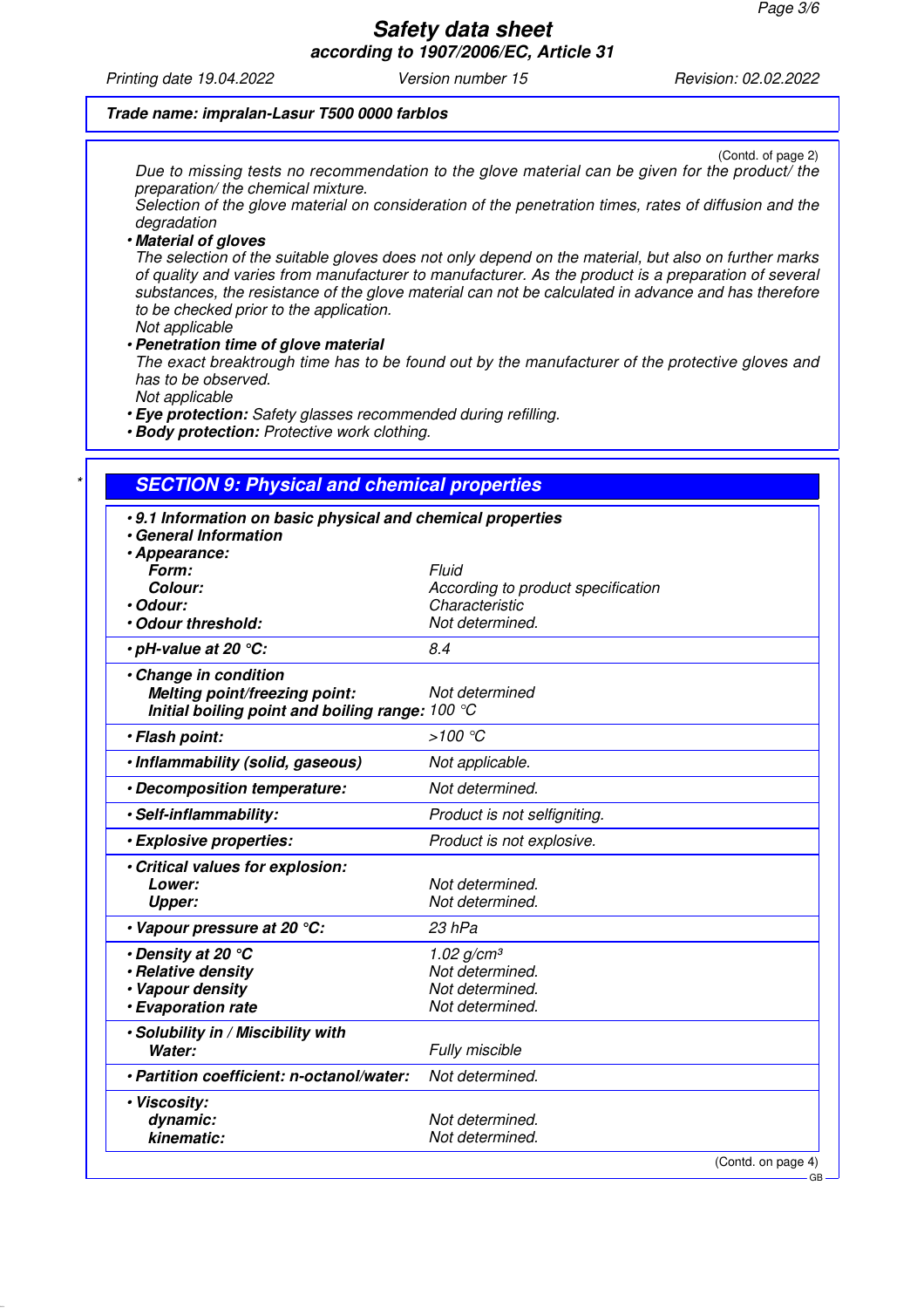Printing date 19.04.2022 Version number 15 Revision: 02.02.2022

(Contd. of page 3)

**Trade name: impralan-Lasur T500 0000 farblos**

• **Solvent content:**

Water: 85.8 %

• **9.2 Other information** No further relevant information available.

**SECTION 10: Stability and reactivity**

- **10.1 Reactivity** No further relevant information available.
- **10.2 Chemical stability**

• **Thermal decomposition / conditions to be avoided:**

- No decomposition if used according to specifications.
- **10.3 Possibility of hazardous reactions** No dangerous reactions known
- **10.4 Conditions to avoid** No further relevant information available.
- **10.5 Incompatible materials:** No further relevant information available.

• **10.6 Hazardous decomposition products:** No dangerous decomposition products known

## **SECTION 11: Toxicological information**

• **11.1 Information on toxicological effects**

- **Acute toxicity** Based on available data, the classification criteria are not met.
- **Primary irritant effect:**
- **Skin corrosion/irritation** Based on available data, the classification criteria are not met.
- **Serious eye damage/irritation** Based on available data, the classification criteria are not met.
- **Respiratory or skin sensitisation** Based on available data, the classification criteria are not met.
- **Additional toxicological information:**
- **CMR effects (carcinogenity, mutagenicity and toxicity for reproduction)**
- **Germ cell mutagenicity** Based on available data, the classification criteria are not met.
- **Carcinogenicity** Based on available data, the classification criteria are not met.
- **Reproductive toxicity** Based on available data, the classification criteria are not met.
- **STOT-single exposure** Based on available data, the classification criteria are not met.
- **STOT-repeated exposure** Based on available data, the classification criteria are not met.
- **Aspiration hazard** Based on available data, the classification criteria are not met.

## **SECTION 12: Ecological information**

- **12.1 Toxicity**
- **Aquatic toxicity:** No further relevant information available.
- **12.2 Persistence and degradability** No further relevant information available.
- **12.3 Bioaccumulative potential** No further relevant information available.
- **12.4 Mobility in soil** No further relevant information available.
- **Additional ecological information:**

• **General notes:**

At present there are no ecotoxicological assessments.

This statement was deduced from the properties of the single components.

Water hazard class 1 (German Regulation) (Self-assessment): slightly hazardous for water.

- **12.5 Results of PBT and vPvB assessment**
- **PBT:** Not applicable.
- **vPvB:** Not applicable.

• **12.6 Other adverse effects** No further relevant information available.

(Contd. on page 5)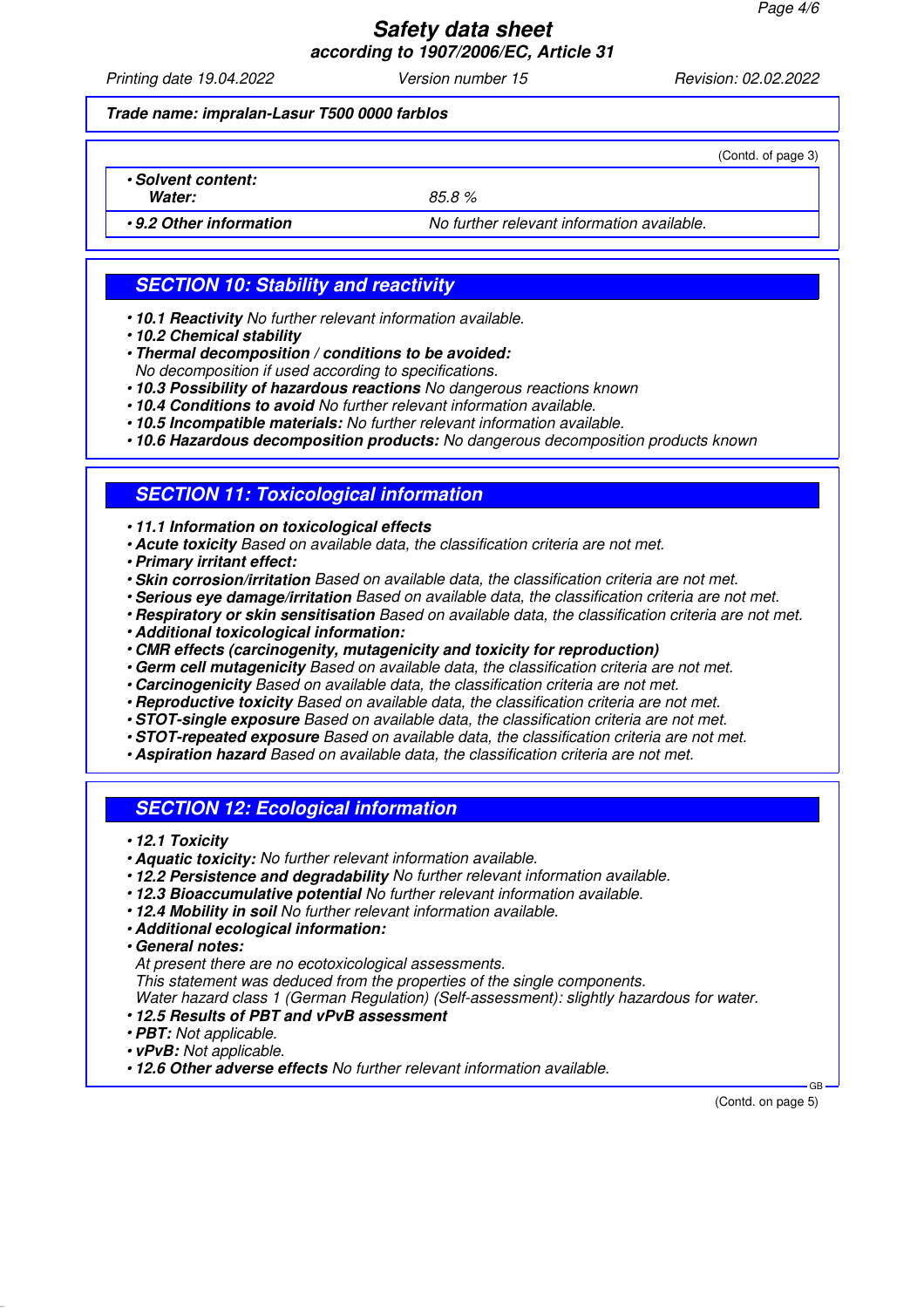Printing date 19.04.2022 Version number 15 Revision: 02.02.2022

#### **Trade name: impralan-Lasur T500 0000 farblos**

(Contd. of page 4)

## **SECTION 13: Disposal considerations**

#### • **13.1 Waste treatment methods**

#### • **Recommendation**

Remove in accordance with the local official recommendations. Smaller quantities can be disposed with household waste.

#### • **Uncleaned packagings:**

• **Recommended cleaning agent:** Water, if necessary with cleaning agent.

## **SECTION 14: Transport information**

| •14.1 Substance Index Number<br>• ADR, ADN, IMDG, IATA                                         | Void                                                                               |  |
|------------------------------------------------------------------------------------------------|------------------------------------------------------------------------------------|--|
| •14.2 UN proper shipping name<br>• ADR, ADN, IMDG, IATA                                        | Void                                                                               |  |
| •14.3 Transport hazard class(es)                                                               |                                                                                    |  |
| • ADR, ADN, IMDG, IATA<br>• Class                                                              | Void                                                                               |  |
| •14.4 Packing group<br><b>. ADR, IMDG, IATA</b>                                                | Void                                                                               |  |
| •14.5 Environmental hazards:<br>· Marine pollutant:                                            | No                                                                                 |  |
| .14.6 Special precautions for user                                                             | Not applicable.                                                                    |  |
| •14.7 Transport in bulk according to Annex II<br>of Marpol and the IBC Code<br>Not applicable. |                                                                                    |  |
| · Transport/Additional information:                                                            | Not a dangerous good in accordance with national<br>and international regulations. |  |
| • UN "Model Regulation":                                                                       | Void                                                                               |  |
|                                                                                                |                                                                                    |  |

#### **SECTION 15: Regulatory information**

• **15.1 Safety, health and environmental regulations/legislation specific for the substance or mixture**

• **Directive 2012/18/EU**

• **Named dangerous substances - ANNEX I** None of the ingredients is listed.

• **15.2 Chemical safety assessment:** A Chemical Safety Assessment has not been carried out.

## **SECTION 16: Other information**

These data are based on our present knowledge. However, they shall not constitute a guarantee for any specific product features and shall not establish a legally valid contractual relationship. It is the responsibility of the user to assure himself that the information provided with this material safty data sheet is complete and applicable for his utilization of the product.

• **Department issuing data specification sheet:** Product safety department, Mannheim

• **Contact:** RÜTGERS Organics Product Safety Tel. \*\*49 / 621 7654 247

(Contd. on page 6)